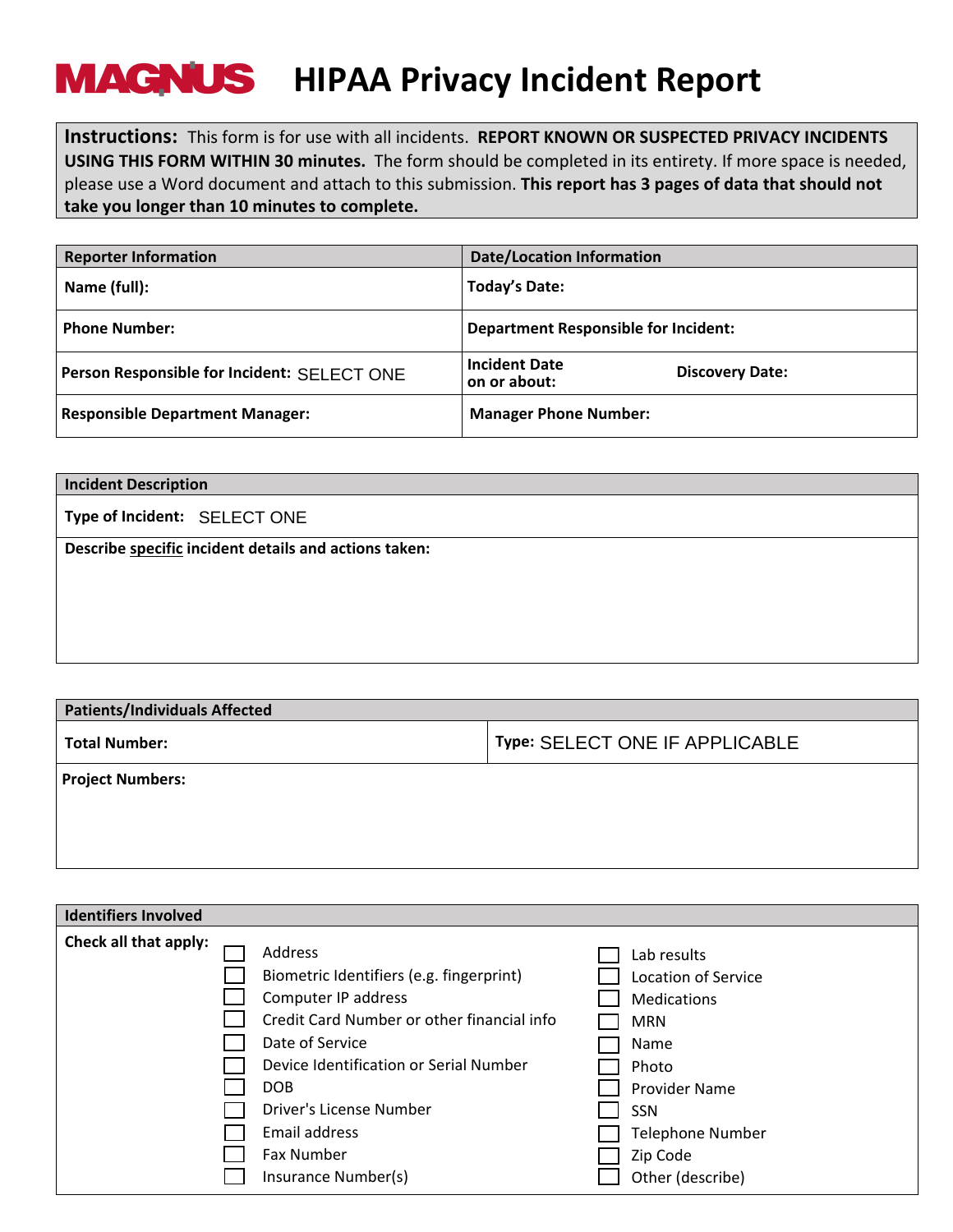| <b>Clinical Information Involved</b>                                                                                          |  |
|-------------------------------------------------------------------------------------------------------------------------------|--|
| Sensitive (e.g. mental health, infectious disease, sexual, cancer, genetics)<br>Non-Sensitive (e.g. common medical illnesses) |  |
| Describe:                                                                                                                     |  |
|                                                                                                                               |  |
|                                                                                                                               |  |
|                                                                                                                               |  |
|                                                                                                                               |  |

| Person Who You Believe Inappropriately has the PHI                   |                                                    |  |
|----------------------------------------------------------------------|----------------------------------------------------|--|
| Check all that apply and provide names/contact information for each: |                                                    |  |
|                                                                      | Internal Workforce                                 |  |
|                                                                      | Name:                                              |  |
|                                                                      | Contact Info:                                      |  |
|                                                                      | Another HIPAA covered entity                       |  |
|                                                                      | Name:                                              |  |
|                                                                      | Contact Info:                                      |  |
|                                                                      | Contractor or vendor                               |  |
|                                                                      | Name:                                              |  |
|                                                                      | Contact Info:                                      |  |
|                                                                      | Another client                                     |  |
|                                                                      | Name                                               |  |
|                                                                      | Project#:                                          |  |
|                                                                      | General public/member of community/business entity |  |
|                                                                      | Name:                                              |  |
|                                                                      | Contact info:                                      |  |
|                                                                      | Patient's or Student's Employer                    |  |
|                                                                      | Name:<br>Contact info:                             |  |
|                                                                      |                                                    |  |
|                                                                      | Patient's family member or friend<br>Name:         |  |
|                                                                      | Contact info:                                      |  |
|                                                                      | Other (please specify)                             |  |
|                                                                      | Recipient unknown                                  |  |
|                                                                      |                                                    |  |